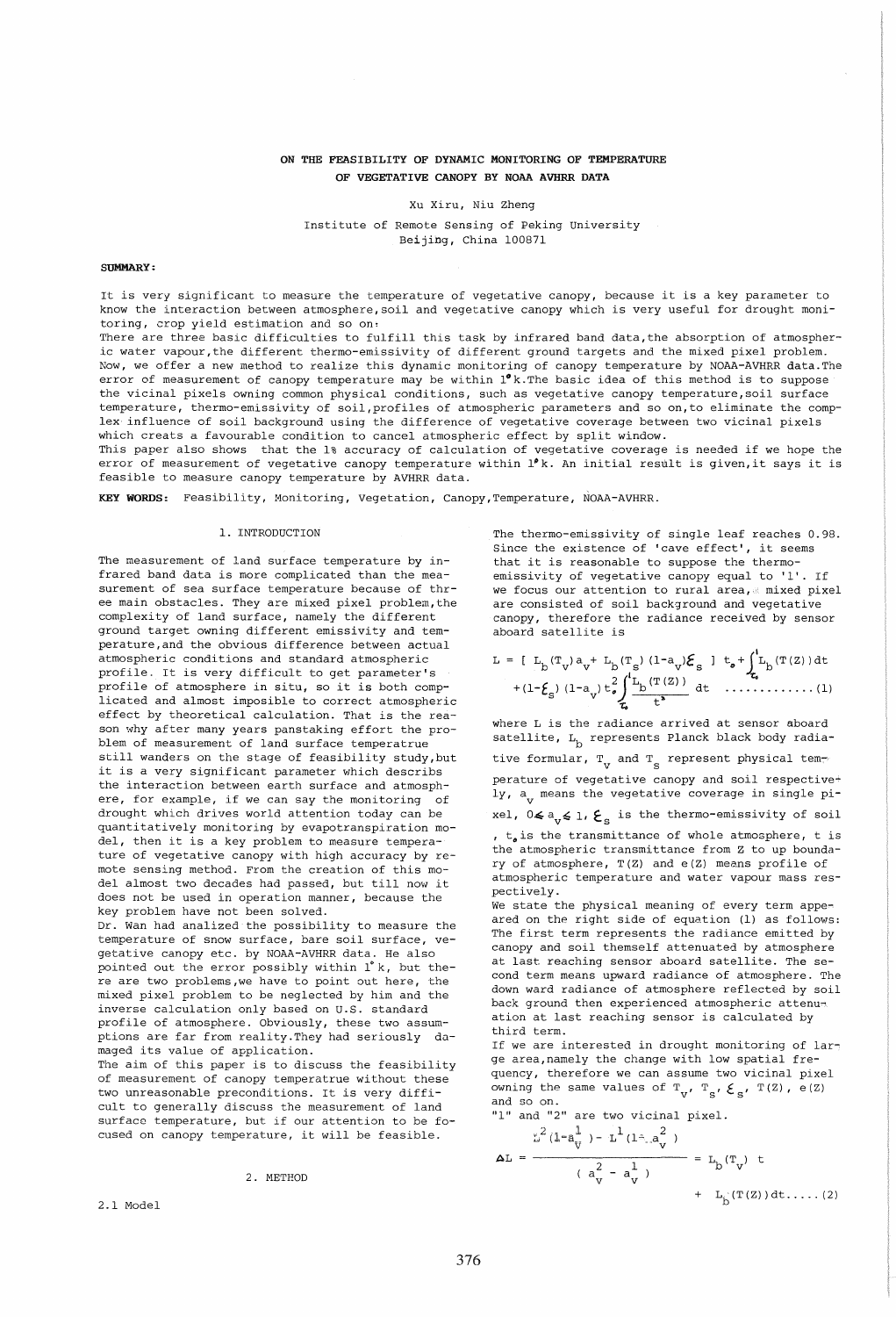The number appeared on up right side represents the number of pixel.

Let  $L_h(T_h) = \Delta L$ 

That means using brightness temperature to express the radiance A L.

Let 
$$
I = L_b(T_v) - L_b(T_b)
$$
  
\n
$$
= L_b(T_v) - L_b(T_v) + L_b \int_{t_b}^{t_b} (T(z)) dt
$$
\n
$$
= \int_{t_b}^{t} L_b(T_v) - L_b(T(z)) \int_{t_b}^{t_b} (T(z)) dt
$$

We apply linear approximation condition, then

$$
I = \int_{\tau_o}^{l} \left( \frac{dL}{dt} \right)_{\tau_r} \left[ T_v - T(Z) \right] dt
$$

We have to point out that the difference of temperature between canopy and soil surface is obvious. The temperature of vegetative canopy varys around the air temperature of the same hight, so the linear approximation between  $L_b(T_v)$  and  $L_b(T(Z))$  is acceptable.

Let 
$$
\Delta T = T_V - T_D
$$
  
\n
$$
= \frac{I}{\left(\frac{dI_D}{dT}\right)_V}
$$
\n
$$
= \int_{T_e}^{1} \left[T_V - T(Z)\right] dt
$$

The atmospheric attenuation of channel 4 and 5 mainly comes from absorption of water vapour. We adopt the approximation that the absorption coefficient of water vapour  $(K_{\lambda})$  is constant with hight, then,

$$
\Delta T = T_v - T_b
$$
  
=  $K \lambda \int_{\tau_e}^{1} [T_v - T(Z))] dm_e$  (3)

dm<sub>e</sub>means the water vapour mass contained by layer of dZ.

The value of integration on right side of equation (3) is only the function of atmospheric condition and has nothing to do with band frequency chosen by us. Therefore

$$
T_v = T_{b4} + \frac{K_4}{(K_5 - K_4)}
$$
 [ $T_{b4} - T_{b5}$ ] ....(4)

Where  $T_{b4}$  and  $T_{b5}$  are brightness temperature calculated by formula (2) corresponding to channel 4 and 5 respectively.

## 2.2 How to know the value of  $a_{1}$ ?

The key point of this model is that under the assumption of vicinal pixels taking the same physical conditions to eliminate complicated effect of soil background using the difference of vegetative coverage between two vicinal pixels, then to creat the favourable condition for us to cancel effect of absorption of water vapour within channel 4 and 5 by " split window" Obviously it is very critical to know the value of  $a_v$  for each pixel.

Fig.l shows us the physical course of radiance of channel 1 and 2 to be received by sensor.

<sup>L</sup>= Ls + L" <sup>+</sup>Ld .............................. (5)

Where L: the radiance arriving at sensor aborad



Fig. 1 The physical course of radinace of channel 1 and 2 received by sensor.

satellite.  $L_{o}$  : usually we call it patheradiance.  $L_d$  : it represants diffuse radiance, since the low resolution the AVHRR has, we had proven that  $L_d$  /L is less than 8% and about 95% radiance of  $L_d$  comes from four successive pixels. Our results is coordinate with results given by some other authors.  $L_{\rm g}$  : The radiance carrys signal which we want.It is created by direct sun shine scattered or reflected by target and attenuated by atmosphere.

$$
LS = L0d + Li2
$$
  
=  $\oint L0d + Li2$   

$$
= \oint (LG + Lid + \frac{R}{R}) + Lid
$$

Where  $\oint$ : the bidirectional reflectance factor of ground target. E : the irradiance of sky light, under the assumption of Lambert body for target, then the radiance is equal to  $E/\gamma$ . If the visibility of atmosphere is better than 23 KM, the experimental measurement and theoretical calculation show  $E/\gamma$  is less than 2% of direct sun radiance (  $L_c t_s^{\psi}$ ) for channel 1 and 2. We omitted  $E/\gamma$  and the difference between  $t^{\uparrow}$  and  $t^{\downarrow}$ 

$$
L = \oint L_G t_e^2 + L_e + L_d
$$
  

$$
\oint = (L - L_e - L_d) / L_G t_e^2 \dots (6)
$$

According to definition of Perpendicular Vegetation Index (PVI), we have

$$
PVI = \int_{\mathbf{a}} \cos \theta - \int_{\mathbf{i}} \sin \theta \quad \ldots \ldots \ldots \ldots \ldots \ldots \ldots \ldots (7)
$$

Where subscript 1 and 2 mean channel 1 and 2.  $\theta$  is the angle between soil line and coordinat of  $S_t$ . We had done field measurements of  $\mathcal{G}_1$  and  $\mathcal{G}_1$  for different type of soil, soil moisture level and surface roughness. The results are shown in Fig.2.

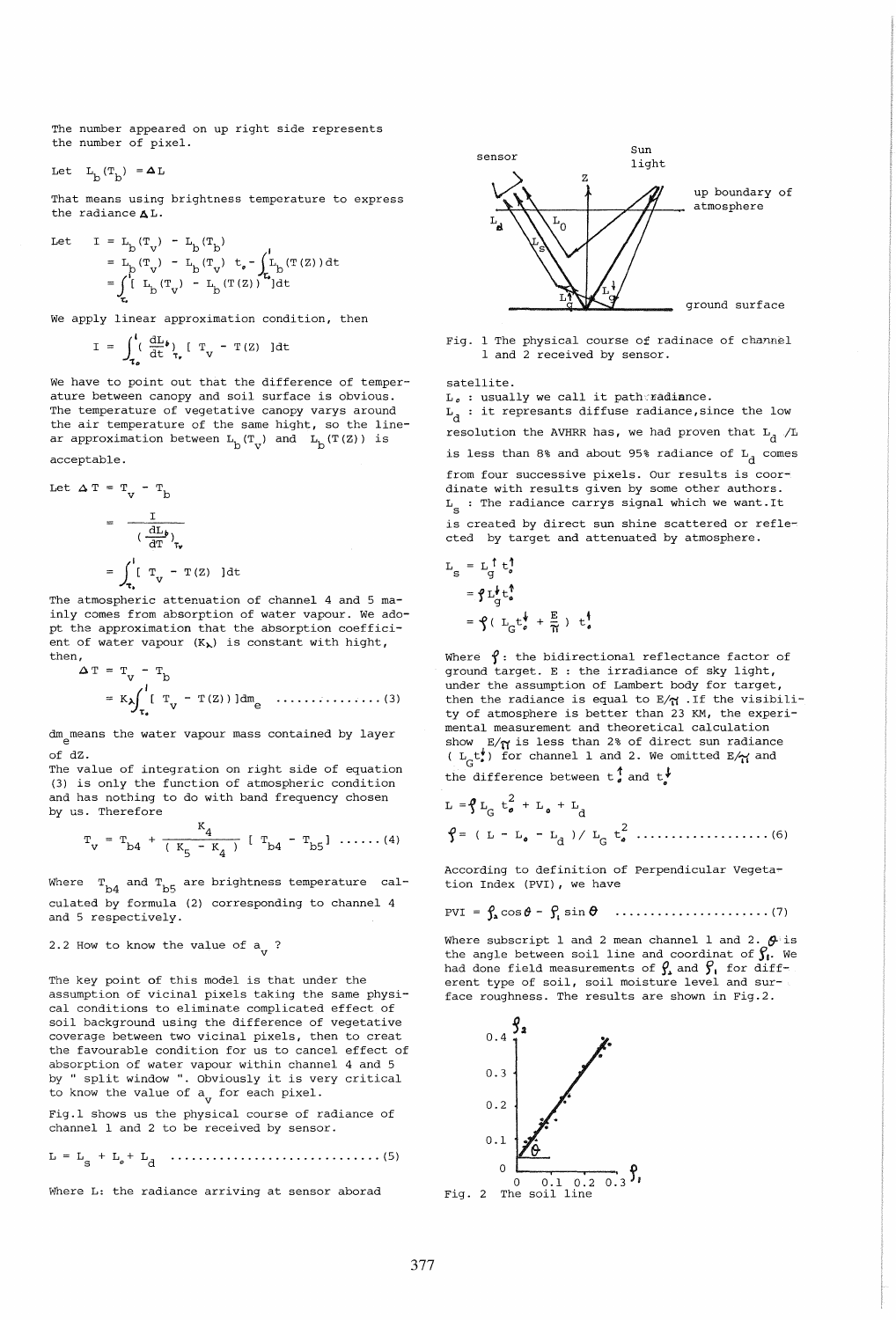We substitute (6) into (7)

$$
PVI = [(L2 - L02 - LS2)/ LG2 t022 cos \theta] - [(L1 - L01 - LS1)/ LG1 t012 sin \theta]....(8)
$$

From another point of view of mixed pixel, we have

$$
\mathcal{G}_1 = a_v \mathcal{G}_{2,v} + (1 - a_v) \mathcal{G}_{2,s} \dots
$$
  

$$
\mathcal{G}_i = a_v \mathcal{G}_{1,v} + (1 - a_v) \mathcal{G}_{1,s} \dots
$$
 (9)

To substitute (9) into (7)

$$
PVI = a_V (\rho_{2,v} \cos \theta - \rho_{1,v} \sin \theta) + (1 - a_v)^*
$$
  

$$
(\rho_{2,s} \cos \theta - \rho_{1,s} \sin \theta) \dots \dots \dots \dots \dots (10)
$$

We apply (8) and (10) to pixel 1 and 2 respectively,

$$
a_v^2 - a_v^1 = \left[ \frac{\cos \theta}{L_{G2} t_{02}} \left( L_2^2 - L_2^1 \right) - \frac{\sin \theta}{L_{G1} t_{01}} \left( L_1^2 - L_1^1 \right) \right]
$$
  

$$
L_1^1) \frac{1}{\left( \theta_{2,v} \cos \theta - \theta_{1,v} \sin \theta \right)} \dots \dots (11)
$$

Since  $L_0$  and  $L_d$  are almost the same for vicinal pixels, so they can be eliminated by subtract. We should point out here that because of large scale of pixel of AVHRR the value of (  $\bm{\varphi}_{2, \, \text{s}}$  cos $\bm{\vartheta} \text{-} \bm{\vartheta}_{1, \, \text{s}}$ sin $\theta$ ) represents an average value of large area,<br>it is allowable to let

$$
\mathbf{\hat{y}}_{2,\,\mathrm{s}}\,\cos\theta-\mathbf{\hat{y}}_{1,\,\mathrm{s}}\,\sin\theta\,\doteq\,\mathrm{0}
$$

 $\oint_{2. \text{V}}$  ang<sup> $4$ </sup> $\oint_{1. \text{V}}$  can be measured in the field.

Albedo value  $L_2/L_{G2}$  and  $L_1/L_{G1}$  can be known from Gl AVHRR data. The value of  $t_{02}$  and  $t_{01}$  can be calculated from visibility in situ. Therefore the value of right side of equation (11) are known. We use symble m to represent it

2 1 a - a v v m ••••••••••••••••••••••••••••••• (12)

From channel  $3$ , we have

$$
L_3 = [ L_{b3}(T_v) a_v + L_{b3}(T_s) (1 - a_v) \mathcal{E}_s] t_0 +
$$
  

$$
\int_{\tau_{b}}^{1} L_{b3}(T(z)) dt_3 + (1 - \mathcal{E}_s) (1 - a_v) t_{03}^2 \star
$$
  

$$
\int_{\tau_{b3}}^{1} \frac{L_{b3}(T(z))}{t_3^2} dt_3 + (1 - \mathcal{E}_s) (1 - a_v) \star
$$
  

$$
\int_{\tau_{b3}}^{1} L_{b3}(T(z)) dt_3 + (1 - \mathcal{E}_s) (1 - a_v) \star
$$
  

$$
\int_{3}^{1} L_{b3}(T(s)) dt_3 + (1 - \mathcal{E}_s) (1 - a_v) \star
$$

The subscript 3 means channel 3. The fourth term on right side of equation (13) represents the contribution of direct sun radiance scattered or reflected by ground target. The meaning of other terms are similar with formular (2). We apply (13) to pixel 1 and 2 , then

$$
\Delta L_3 = \frac{L_3^2 (1 - a_v^1) - L_3^1 (1 - a_v^2)}{(a_v^2 - a_v^1)}
$$

$$
= L_{b3}(T_v) \t t_{03} + \int_{\tau_{\bullet 3}}^1 L_{b3}(t(z)) dt \ldots \ldots \ldots \ldots (14)
$$

The atmospheric transmittance of channel 3 is much stable than channel 4 and 5. We had chosen two extreme atmospheric conditions from historical records, one represents cold and dry weather, another represents warm and humid day, the program LOWTRAN 7 was applied to calculate atmospheric transmittance. We found the difference of average transmittance of whole atmosphere between two extremes is  $4 t_{03} = 11.8$ %, but  $4 t_{04} = 35.1$ % and

$$
\Delta t_{o5} = 45.6\%.
$$

The absorption of channel 3 is caused by water vapour ( $H_2^0$ ), nitrogen ( $N_2^0$ ) and carbon-dioxygen ( $CO_2$ ). The changes of transmittance with season of  $N_2$  and  $CO_2$  are very small about  $10^{-3}$  to  $10^{-4}$ for every layer. Five layers model adopted by us ( 0-2 KM, 2-4 KM, 4-7 KM, 7-10 KM, 10- KM). There are two parts for water vapour absorption, one is called continuative absorption which is almost constant with frequency, the other is called line-shape absorption which owns obvious charracteristics of selective absorption with frequency. Anyway, since the change of channel 3 is stable, if we know T(Z) and e(Z) by radio sound or by TOVS data in situ the linear approximation can be adopted instead of rigorous calculation by LOWTRAN 7. In our experiments the relative error are not larger than 5%. As for value of  $L_{b3}(T_v)t_{03'}$ , The problem is  $T_v$  un-

known,but  $T_{\text{v}}$  is very near  $T_{\text{a}}$ , if we use  $T_{\text{a}}$  instead of  $T_{V}$  no serious error will be caused. Up to now the right side of formular (14) can be known. We use n to represent it.

2 1 a - a v v n ................. (15)

We can use formular (12) combined with formular (15) to know  $a_V^1$  and  $a_V^2$ 

2.3 The requirement of accuracy of a<sub>v</sub>

It is an essential step to know the value of  $a_{_{\mathbf{V}}}$ with high accuracy, otherwise it is impossible to eliminate complex influence of soil by formular (2). In fact, it is also impossible to calculate  $a_{\mathbf{v}}$  without error by channel 1,2 and 3 data. Therefore it is an important question how does the error of  $T_v$  can be caused by error of  $a_v$  ? In another words, if the error of  $T_{V}$  within  $1^{\circ}$ K to be required, then what kind accuracy of a<sub>v</sub> should be satisfied ? That means we have to know

$$
\frac{dT_v}{da_v} = ?
$$

Based on formular (4)

$$
\frac{d^{T}v}{da_{v}} = \frac{d^{T}b4}{da_{v}} + (\frac{K_{4}}{K_{5} - K_{4}}) \frac{d^{T}b4}{da_{v}} - \frac{d^{T}b5}{da_{v}} \quad 1 \dots (16)
$$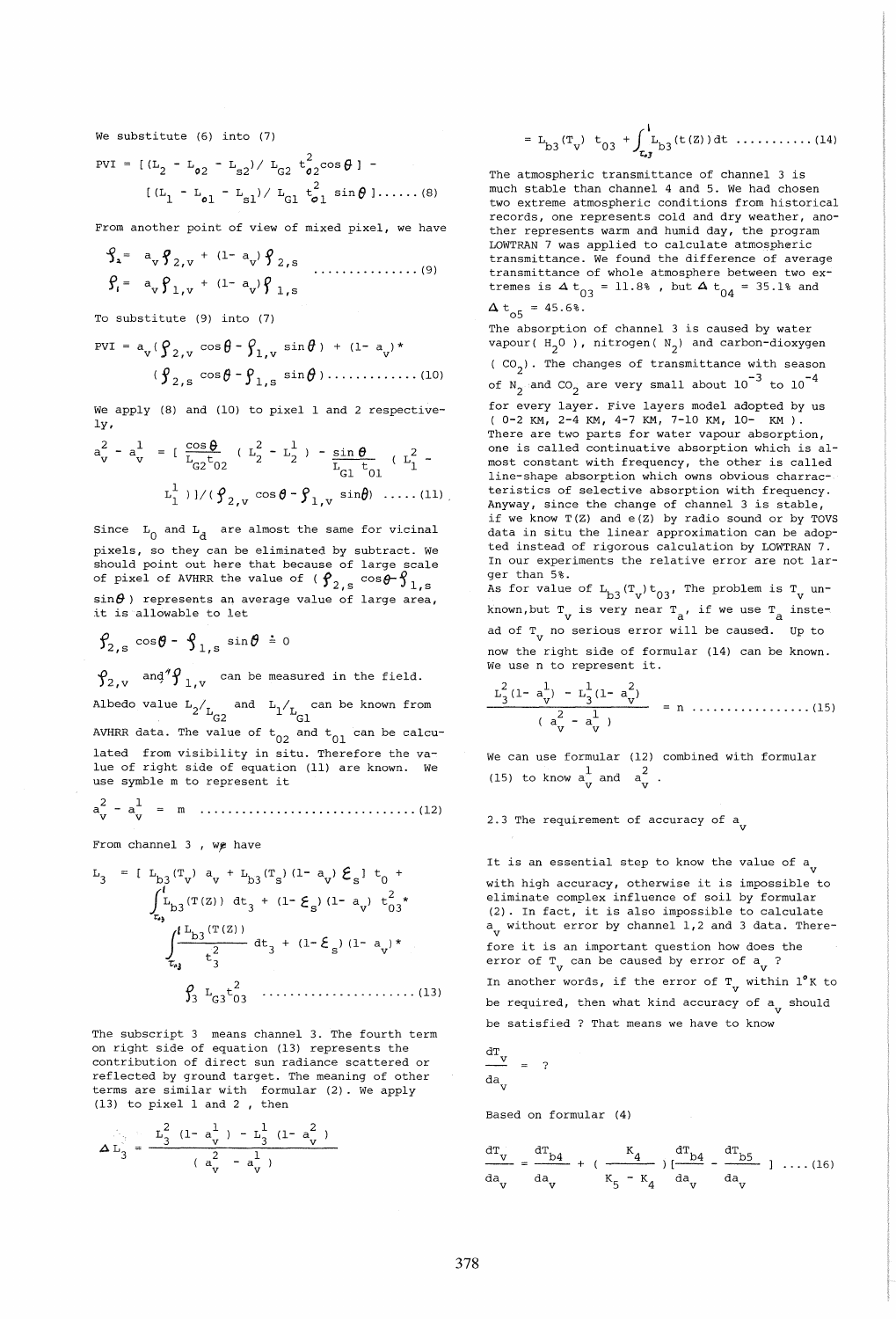because  $\frac{dT_{\rm b4}}{dT_{\rm b5}}$  is almost equal to  $\frac{dT_{\rm b5}}{T}$ , therefore da <sub>v</sub> da v <sup>da</sup> v  $\frac{d\mathbf{T}_{\mathbf{b4}}}{d\mathbf{T}_{\mathbf{b4}}}$  is a decisive factor for  $\frac{d\mathbf{T}_{\mathbf{v}}}{d\mathbf{T}_{\mathbf{b4}}}$ da da v v

The relationship between  $T_{\text{b}}$  and  $a_{\text{v}}$  can be described by a complex function.

$$
\frac{dT_{\rm b}}{da_{\rm v}} = \frac{dT_{\rm b}}{d(\Delta L)} \frac{d(\Delta L)}{da_{\rm v}} \qquad \qquad \dots \dots \dots \dots \dots \dots \dots \dots \dots \dots \dots \tag{17}
$$

If the amount da<sub>y</sub> appeared in denominator term on right side of (17) can be interpreted as an error of calculation of  $a_{r}$  then we can explain the amount  $d(A L)$  appeared in the numerato on right side of (17) the error of  $\triangle$  L caused by error of  $a_y$ .

If we use asterisk ( $\star$ ) to represent the amount with error and use  $\Delta a_{V}$  to express the average square root value of error of  $a_{\rm v}$ 

$$
a_{V}^{*} = a_{V} + \Delta a_{V}
$$
  

$$
L^{*} = \frac{L^{2}(1 - a_{V}^{1*}) - L^{1}(1 - a_{V}^{2*})}{(a_{V}^{2*} - a_{V}^{1*})}
$$

its true value is

$$
L = \frac{L^2(1 - a_v^1) - L^1(1 - a_v^2)}{(a_v^2 - a_v^1)}
$$

its absolute error is

$$
\delta_a = \mid \mathbf{L}^{\star} - \mathbf{L} \mid
$$

according to the theory of error analysis, its relative error can be expressed by

s = 2 L \*tJ.a 2J).a a + <sup>v</sup> r \* 2L IAa) 21 a v IAL 1 2L <sup>+</sup><sup>1</sup> 1 1 =Aa + ............. (18) v 1 <sup>+</sup>a a v v

for error analysis we take  $L^2 = L^1$ ,  $\Delta a_v^2 = \Delta a_v^1$ ,  $a_v^2 = a_v^1$ 

The relationship between  $T_b$  and  $\Delta L$  can be described by Planck black body radiance law.

$$
\frac{d(\Delta L)}{d T_b} = \Delta L \frac{h c}{\kappa \lambda} \frac{1}{T_b^2}
$$
\n
$$
\frac{d(\Delta L)}{\Delta L} = \frac{h c}{\kappa \lambda} \frac{1}{T_b^2} d T_b \dots (19)
$$

In fact  $\frac{d(\Delta L)}{L}$  appeared in the left side of (19)  $\Delta T$ 

means relative error  $\delta$ .

$$
\Delta a_{v} = \frac{h c}{K \lambda} \frac{1}{T_{b}^{2}} \frac{(1 + a_{v})^{a} v}{(1 + 2 a_{v})} \Delta T_{b} \dots \dots \dots (20)
$$

Where ,<br>h : Planck constant 6.63 x 10<sup>-34</sup> Js, C : the velocity of light 3 x  $10^8$  m/s, K : the Boltzmann's constant 1.38 x  $10^{-23}$  J/K  $\lambda$  : the wave lenght, we take 11 x 10 $^{-6}$  m,  $T_{\rm b}$  = 300°K,  $T_{\rm b}$  = 1°K,  $a_{\rm v}$  = 1, then  $\Delta a$  = 0.01

That means if  $\Delta T_b = 1^{\circ}k$  to be required therefore the error of  $a_{v}$  should be within 1%. That is a tough task, but it is still possible, for this, a simulating calculation hand been carried out. We suppose the difference of temperature between soil and canopy is larger than  $15\overline{K}$ ,  $t_{03} = 0.8$ , the results show that  $1\frac{1}{3}$  change of  $a_{\text{V}}$  may produce

0.00185 mw/  $m^2$  cm<sup>-1</sup>sr.

For channel 3 of NOAA-AVHRR 11 one grey level means

 $0.0015$  mw/  $\frac{2}{m^2}$  cm<sup>-1</sup>sr.

As for channel 1 and 2, the difference of reflectance between soil and vegetation is more than 10% for red band, it is more than 15% for near infrared band, so the 1% change of a<sub>v</sub> will produce 0.1%

change of albedo of channel 1 and 0.15% change of albedo of channel 2.

One grey level of channel 1 and 2 of NOAA-AVHRR 11 represent 0.095% and 0.090% change of albedo respectively.

We concluded that it is still possible to detect 1% change of  $a_v$  by channel 1, 2 and 3 data.

### 3. THE INITIAL EXPERIMENTAL RESULTS AND ITS ANALYSIS

It is very difficult to check our results directly , because it is impossible to measure average vegetative canopy temperature in the field with size corresponding to a pixel of AVHRR image. Then an indirect way to be chosen, a small county to be singled out, since the area is not so largr we can suppose the wind speed near ground surface is almost the same for all pixels, the air temperature is the same too, then  $T_v - T_a$  is the best factor to express Canopy Water Stress Index (CWSI) .

Fig.3 shows us the results of our calculation of  $T_{V}$  -  $T_{A}$  from AVHRR data. The blue colour(cold colour) corresponds the largest positive value of  $T_{\text{v}}$  $-$  T<sub>a</sub> which means the most dry area, the red colour (warm clour) represents the largest negetive value of  $T_{\rm v}$  -  $T_{\rm a}$  which means less water stress. From

cold to warm colour the water stress could be gra-